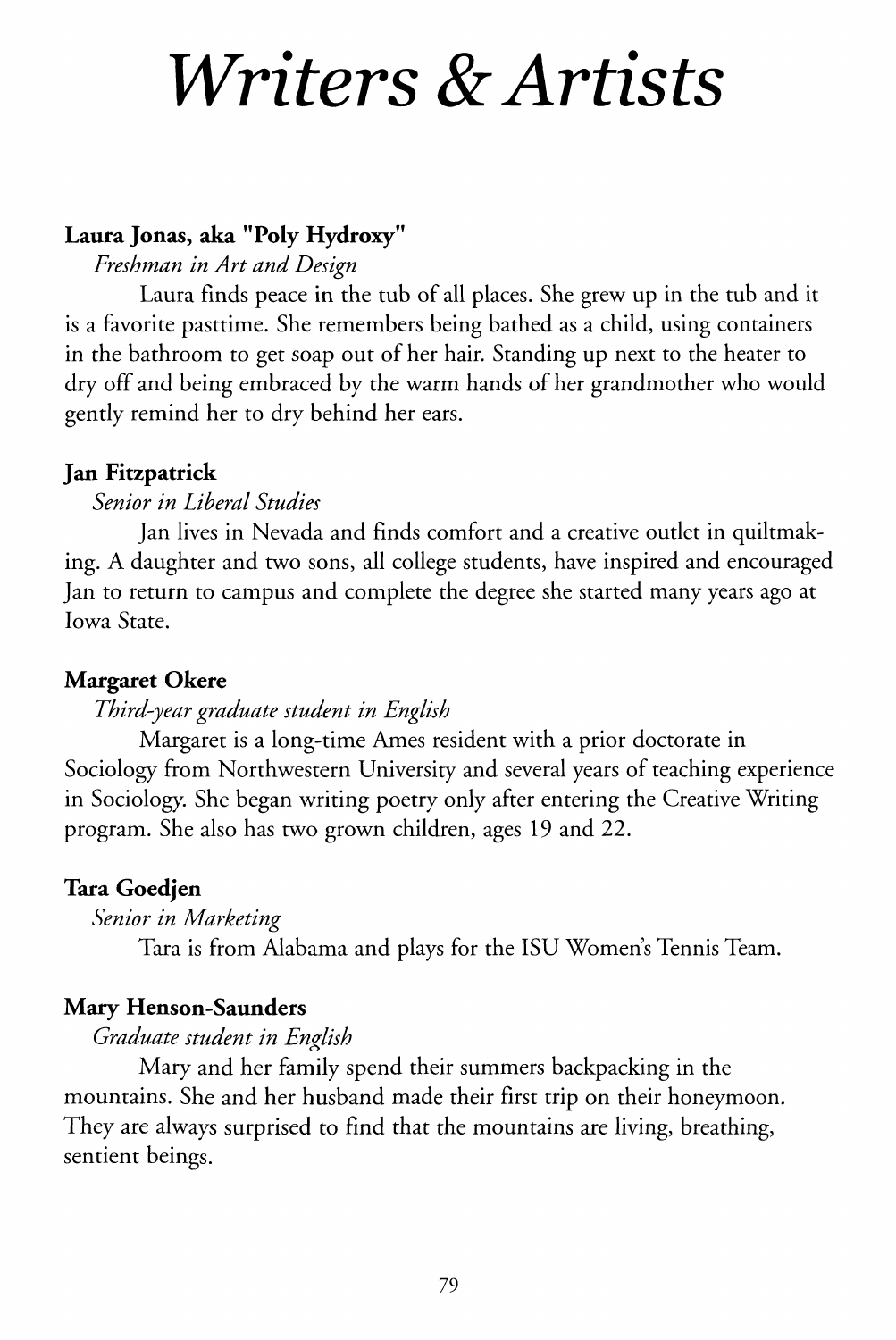### **Kari Loehndorf**

#### *Freshman in Genetics*

Kari hopes to go on to veterinary school after graduation. She is from Crystal Lake, IL, and this is her first published piece.

## **Phillip Ross**

#### *Senior in Construction Engineering*

After spending three years being a spectator of photography he decided to take some time in his final year to actually participate. Phill spends most of his free time doing anything that is not engineering related. He is from Palatine, IL.

#### **Amy Clark**

## *Senior in Anthropology*

Amy hails from the Rocky Mountains, and aspires to return there someday. She enjoys writing, learning, traveling and slinging sandwiches at Jimmy John's. After graduation this May, she plans to pursue a second degree at Colorado State University and then move to the Emerald Isle.

#### P. **Kim Bui**

#### *Sophomore in English and Journalism*

Kim chose her double-major after becoming disillusioned with science as a career. She strives to make seemingly insignificant moments in life gain importance by the power of words. That's the aim at least. She's not sure whether or not it works.

#### **Peter Van Zante**

## *Junior in Materials Science Engineering*

Peter is originally from Pella, Iowa. He has studied at Central College, the University of Iowa, and DMACC. This is his first publication.

#### **Ellen Daly**

## *Sophomore in Womens Studies and Environmental Studies*

Ellen enjoys the details of life's passing complexities and joys...she hopes of a life that will include contributing to creating global justice, breaking down governmental regime, or just living away from civilization anywhere in the world.